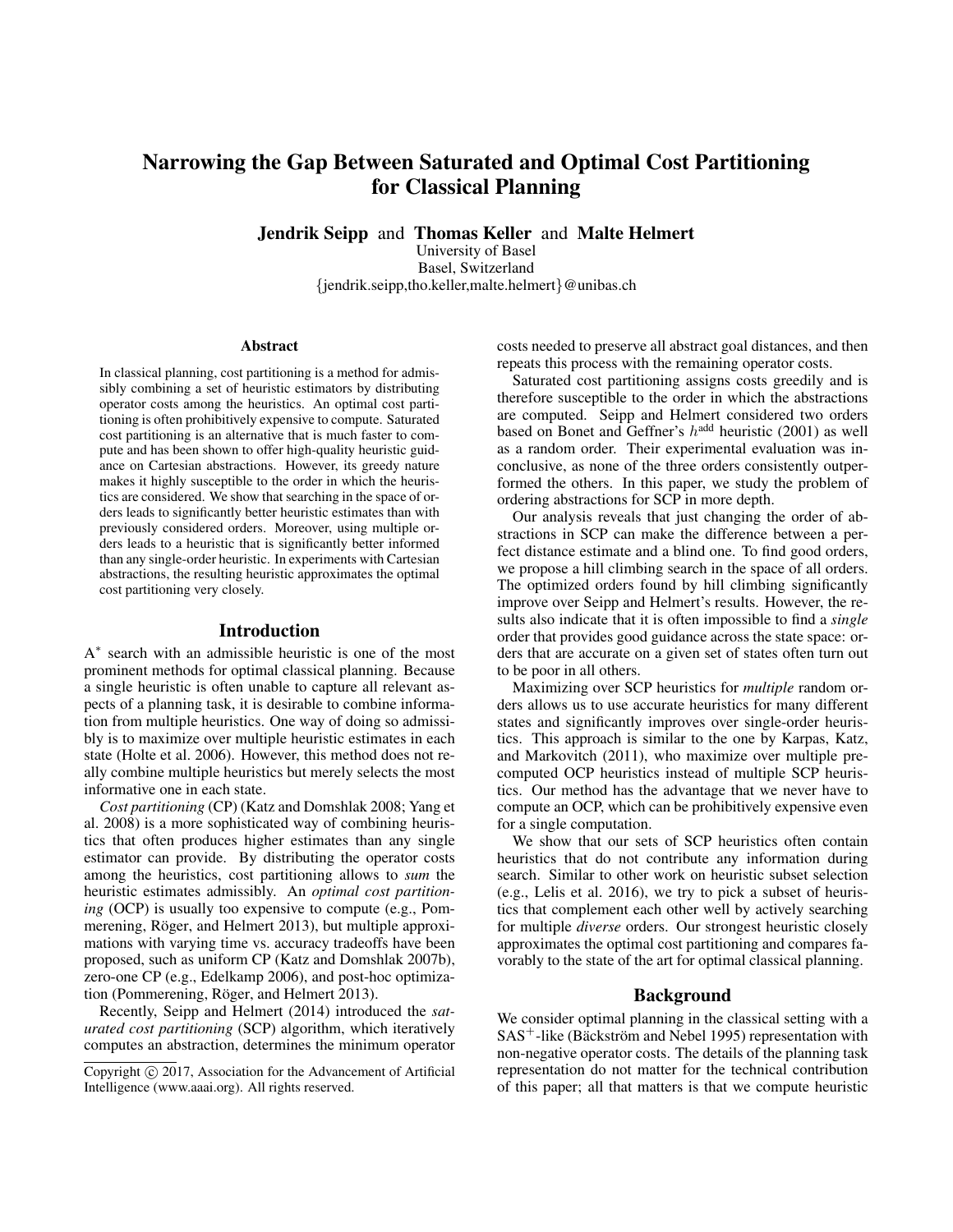estimates based on *abstractions* that are represented as (abstract) *transition systems*.

A transition system is a directed, labelled graph  $\mathcal{T}$  =  $\langle S, \mathcal{O}, T, S_{\star} \rangle$  consisting of finitely many *states* S, a set of *operators*  $O$  used to label transitions in  $T$ , a set of *transitions*  $T \subseteq S \times \mathcal{O} \times S$ , and a set of *goal states*  $S_{\star} \subseteq S$ . A triple  $\langle s, o, s' \rangle \in T$  represents a transition from state s to state  $s'$  via operator  $o$ .

Given such a transition system and an (operator) *cost function*  $c: \mathcal{O} \to \mathbb{R}$ , we can define the *goal distance*  $h_c^{\mathcal{T}}(s)$ of a state  $s \in S$  in  $T$  as the shortest path from s to the nearest goal state in the weighted digraph obtained from  $\mathcal T$  by assigning weight  $c(o)$  to all transitions with label  $o$ . Note that even though we assume operator costs of planning tasks to be non-negative, we permit arbitrary real-valued costs in the context of transition systems.

The transition systems we study in this paper are induced by *abstraction functions* α (*abstractions* for short) that map states of a planning task to *abstract* states of a smaller transition system  $\mathcal{T}^{\alpha}$ . Given an operator cost function c, this defines the *abstraction heuristic*  $h_c^{\alpha}(s) := h_c^{\mathcal{T}^{\alpha}}(\alpha(s))$ , which is an admissible and consistent heuristic if  $c$  does not exceed the operator cost function of the planning task.

# Cost Partitioning

For challenging planning tasks, using a single abstraction often does not lead to a very informative heuristic. Therefore, it can be beneficial to build multiple abstractions that focus on different aspects (e.g., Holte et al. 2006).

*Cost partitioning* distributes the operator costs of a task among multiple abstractions in such a way that the sum of abstraction heuristics is guaranteed to be admissible (Katz and Domshlak 2008). Following Pommerening et al. (2015), we allow negative costs for the component abstractions.

# Definition 1. *Cost partitioning.*

Let  $A = \langle \alpha_1, \ldots, \alpha_n \rangle$  *be a tuple of abstractions of a planning task with operator cost function* c*. A* cost partitioning *over* A is a tuple  $C = \langle c_1, \ldots, c_n \rangle$  *of cost functions whose sum is bounded by*  $c: \sum_{i=1}^{n} c_i(o) \leq c(o)$  *for all*  $o \in \mathcal{O}$ *.* 

*The* cost-partitioned heuristic  $h_C^A$  is defined as  $h_C^A$ <br> $\sum_{i=1}^n h_{C_i}^{\alpha_i}(s)$ . A cost partitioning  $C^*$  is optimal for The cost-partitioned heuristic  $h_C^{\mathcal{A}}$  is defined as  $h_C^{\mathcal{A}}(s) :=$ <br> $\sum_{i=1}^n h_{c_i}^{\alpha_i}(s)$ . A cost partitioning  $C^*$  is optimal for state s *if*  $h_{\mathcal{C}^*}^{\mathcal{A}}(s) \geq h_{\mathcal{C}}^{\mathcal{A}}(s)$  for all cost partitionings C. We write  $h_{\mathcal{A}}^{OCP}(s)$  for this optimal cost-partitioned heuristic value.

Intuitively, since each abstraction yields an admissible estimate for the planning task, their sum is also admissible due to the way  $\mathcal C$  divides the operator costs among the abstractions. Computing optimal cost partitionings can already be prohibitively expensive for abstractions of modest size (e.g., Pommerening, Röger, and Helmert 2013). One approximation that is fast to compute and often yields accurate heuristics is the *saturated cost partitioning* algorithm proposed by Seipp and Helmert (2014). It is based on the observation that high operator costs are "wasted" on a component abstraction if they do not contribute to the heuristic estimate from this abstraction.

#### Definition 2. *Saturated cost function.*

*Let* α *be an abstraction of a planning task and let* c *be a*

*cost function. The* saturated cost function *for* α *and* c *is the minimal cost function*  $\hat{c} \leq c$  *that satisfies*  $h^{\alpha}_{\hat{c}} = h^{\alpha}_c$ .

Seipp and Helmert showed for the case of non-negative cost functions that such a minimum always exists and can be computed efficiently from the abstract transition system  $\mathcal{T}^{\alpha}$ . Their restriction to non-negative cost functions is easy to lift: the saturated cost function can be computed by setting  $\hat{c}(o) = \max_{\langle s, o, s'\rangle} (h_c^{\mathcal{T}^{\alpha}}(s) - h_c^{\mathcal{T}^{\alpha}}(s'))$  for every operator  $o.$  For example, if an operator  $o$  only induces self-looping transitions in the abstract transition system, its saturated cost will be 0, reflecting the intuition that  $\sigma$  contributes nothing to the solution under this abstraction.

Seipp and Helmert proposed the following iterative *saturated cost partitioning* (SCP) procedure:

- 1. Initialize the *remaining cost function* c to the cost function of the planning task.
- 2. Compute an abstraction  $\alpha$ .
- 3. Let  $\hat{c}$  be the saturated cost function for  $\alpha$  and  $c$ .
- 4. Set  $c := c \hat{c}$  and repeat from step 2.

The procedure can terminate after computing a given number of abstractions or once no further useful abstraction heuristics can be found. The sequence of abstractions and saturated cost functions computed by the procedure then forms a cost-partitioned abstraction heuristic.

Due to the changing cost function, the order in which the SCP algorithm generates the abstractions can have a strong influence on the resulting heuristic.

### Definition 3. *Saturated cost partitioning and orders.*

Let  $A = {\alpha_1, \ldots, \alpha_n}$  *be a set of abstractions of a planning task. The set of* orders *of*  $A$ *, denoted by*  $\Omega(A)$ *, consists of all permutations of*  $\langle \alpha_1, \ldots, \alpha_n \rangle$ , *i.e., all tuples of abstractions obtained by ordering* A *in any way.*

*Given an order*  $\omega \in \Omega(\mathcal{A})$ *,*  $h_{\omega}^{SCP}$  *is the saturated cost parti*tioning *heuristic for the sequence of abstractions* ω*, as computed by the algorithm described in the preceding text.*

*The* optimal saturated cost partitioning estimate *of a state* s is  $h_{\mathcal{A}}^{SCP*}(s) := \max_{\omega \in \Omega(\mathcal{A})} h_{\omega}^{SCP}(s)$ *. We say that*  $\omega \in$  $\Omega(\mathcal{A})$  *is an* optimal order *for s if*  $h_{\omega}^{SCP}(s) = h_{\mathcal{A}}^{SCP^*}(s)$ *.* 

Seipp and Helmert computed the abstractions "just-intime", guiding the choice of abstraction functions in step 2. by the current remaining cost function. In contrast to their approach, in this paper we fix the abstractions  $A$  to be considered at the start and focus on finding good orders in  $\Omega(\mathcal{A})$ .

While our approaches work with any set of abstractions, in our experiments we consider Cartesian abstractions (Seipp and Helmert 2013) of the *landmark* and *goal* task decompositions by Seipp and Helmert (2014). The abstraction construction process is guided by the original cost function of the planning task.

# Single Orders

We begin our analysis by discussing the relationship of SCP and OCP. It follows directly from Definition 1 that an optimal cost partitioning dominates all saturated cost partitionings, including optimal ones. We now show that there are cases where the dominance is strict.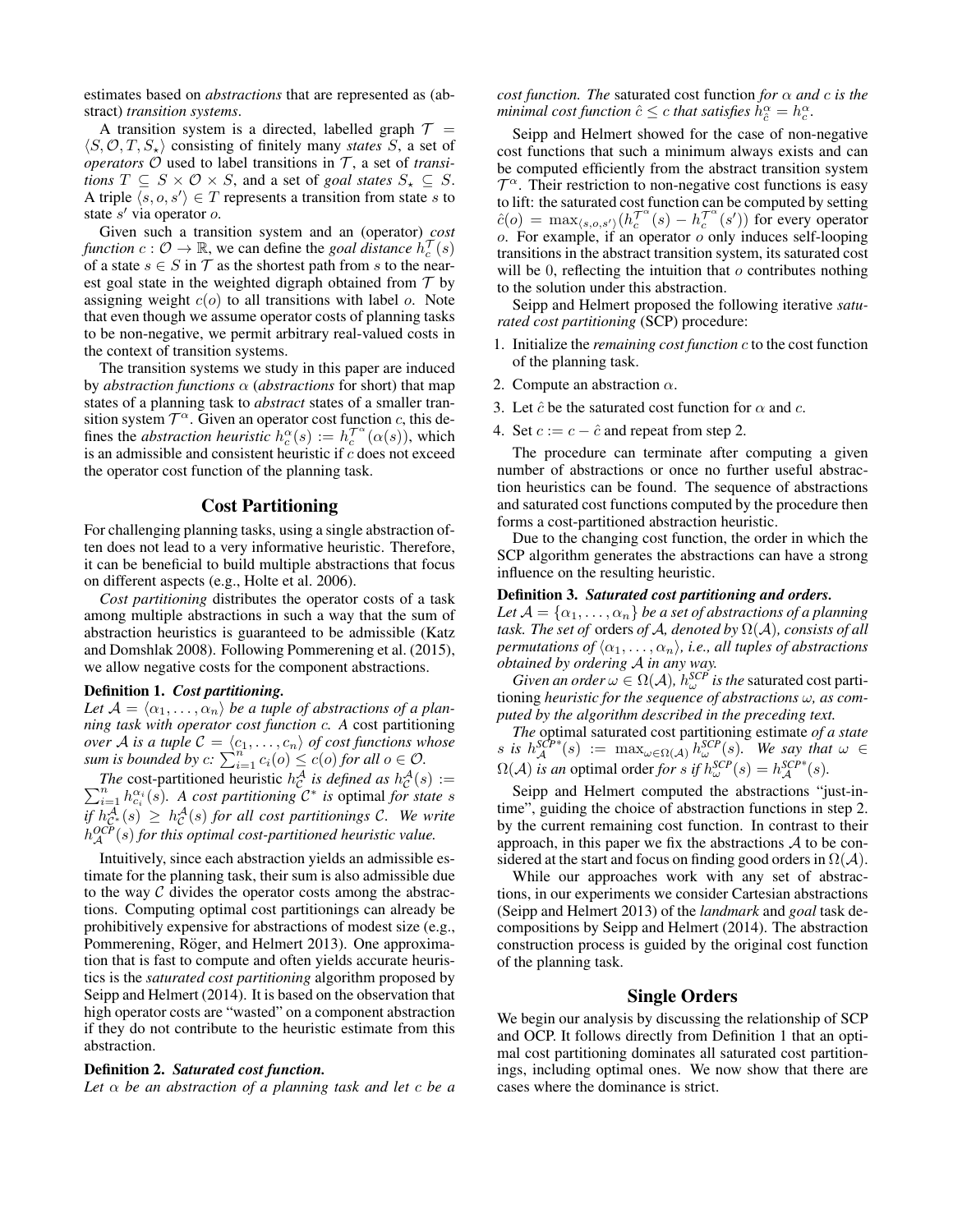

Figure 1: Abstractions for the transition system used in the proof of Theorem 1.



Figure 2: Abstractions  $\alpha_1$  (left) and  $\alpha_2$  (right) for the transition system used in the proof of Theorem 2. Circles depict concrete states, abstract states are rounded rectangular, and abstract self loops are dotted.

### Theorem 1.

*There exist planning tasks with abstractions* A *and states* s such that  $h_{\mathcal{A}}^{\overline{O}CP}(s) > h_{\mathcal{A}}^{SCP^*}(s)$ .

*Proof.* Consider a planning task in which three binary state variables x, y and z have to be changed from 0 (in state s) to 1 (in the goal). There are three operators with cost 1 (without preconditions), each setting a different pair of variables to 1. Figure 1 shows three abstractions of the task. Regardless of the abstraction order  $\omega$ , we have  $h_{\omega}^{\text{SCP}}(s) = 1$ . By dividing costs fractionally among the abstractions, an optimal cost partitioning yields  $h_{\mathcal{A}}^{\text{OCP}}(s) = 0.5 + 0.5 + 0.5 = 1.5.$ 

Note that the optimal cost partitioning for the task in Figure 1 is actually a *uniform cost partitioning* (Katz and Domshlak 2007a), so saturated cost partititioning does not in general dominate uniform cost partititioning.

The abstraction order is very important for the accuracy of the resulting SCP heuristic: two orders of the same abstractions can make the difference between a blind heuristic (estimate 0) and a perfect heuristic (estimate  $h^*(s)$ ).

#### Theorem 2.

*There exist planning tasks with abstractions* A *and state* s *such that*  $h_{\omega}^{\mathcal{S}CP}(s) = h^*(s) > 0$  *and*  $h_{\omega'}^{\mathcal{S}CP}(s) = 0$  *for two orders*  $\omega, \omega^r \in \Omega(\mathcal{A})$ .

*Proof.* Consider the example shown in Figure 2, where  $o_2$ has cost 1 and  $o_1$  and  $o_3$  have cost 0. For the two abstractions  $\alpha_1$  and  $\alpha_2$  shown, we have  $h_{\langle \alpha_1, \alpha_2 \rangle}^{SCP}(s_1) = 1 = h^*(s_1)$  and  $h^{\text{SCP}}_{\langle\alpha_2,\alpha_1\rangle}(s_1)=0.$  $\Box$ 

Note that we can arbitrarily enlarge the accuracy gap between two heuristics resulting from two different orders. In our example, it suffices to adjust the cost of  $o_2$ , and similar examples can be constructed for unit-cost problems.

Although Theorem 2 highlights the importance of choosing good orders, previous work on saturated cost partitioning only considered two orders, called  $h_{\text{add}\uparrow}^{\text{SCP}}$  and  $h_{\text{add}\downarrow}^{\text{SCP}}$  (Seipp and Helmert 2014). Seipp and Helmert compared these orders to a randomly selected order and observed that neither  $h_{\text{add}\uparrow}^{\text{SCP}}$  nor  $h_{\text{add}\downarrow}^{\text{SCP}}$  consistently outperformed the other or the random order, a result we could reproduce on a slightly larger benchmark set. As in all experiments below, we use the 1667 benchmark tasks from the optimization tracks of the 1998–2014 International Planning Competitions (IPC) and limit time and memory by 30 minutes and 2 GiB.

In our experiment,  $h_{\text{add}\nmid}^{\text{SCP}}$  and  $h_{\text{add}\nmid}^{\text{SCP}}$  solve 789 and 800 of the 1667 tasks, and selecting a random order leads to solving 759.33 tasks on average over 100 runs (with a sample standard deviation of 7.92). (Differences to the results of Seipp and Helmert are due to the altered abstraction generation.)

Even though the random orders are outperformed by both h<sup>add</sup> orders, a closer look at the data reveals that better orders than  $h_{\text{add}\uparrow}^{\text{SCP}}$  and  $h_{\text{add}\downarrow}^{\text{SCP}}$  are fairly common: more than 25% of runs using a random order result in an SCP heuristic that requires fewer expansions to solve a task than both  $h_{\text{add}\uparrow}^{\text{SCP}}$  and  $h_{\text{add}\downarrow}^{\text{SCP}}$ ; and even though only 692 tasks are solved by all 100 random orders, 866 tasks are solved by at least one random order, significantly more (66 tasks) than  $h_{\text{add}\downarrow}^{\text{SCP}}$ . This suggests that finding better orders could have a positive impact on performance.

### Optimized Orders

There are two challenges for finding good orders for saturated cost partitioning: first, we need to deal with a combinatorial search space of  $n!$  possible orders for a set of  $n$ abstractions. Second, we are looking for orders that provide good guidance in all states visited during search and not only in a single state.

Except for very small  $n$ , it is obviously impossible to consider all  $n!$  orders. We therefore address the first challenge by performing a hill climbing search in the space of orders. To deal with the second challenge, we use a set of sample states to evaluate each considered order.

We use the sampling procedure of Haslum et al. (2007) to generate a set  $\hat{S}$  of 1000 sample states, using  $h_{\text{add}\downarrow}^{\text{SCP}}$  to estimate the plan cost and to exclude states s with  $h_{\text{add}\downarrow}^{\text{SCP}}(s) = \infty$ from the sample set. We start the hill climbing search with a random incumbent order  $\omega$  and assess its quality as the sum of heuristic values on the samples, i.e.,  $q(\omega)$  =  $\sum_{s \in \hat{S}} h_{\omega}^{\text{SCP}}(s)$ . Afterwards, we generate the set of neighboring orders by switching any two positions in the incumbent order. This *two-exchange* neighborhood is common for local search optimization algorithms (Pisinger and Ropke 2010) and guarantees that all orders can be reached from any initial order. The first neighbor  $\omega'$  with  $q(\omega') > q(\omega)$  becomes the new incumbent. We repeat this procedure until no neighbor improves on the incumbent. The final incumbent is then used as the basis of our SCP heuristic, which we call  $h_{\text{HC}}^{\text{SCP}}$ .

The fourth column in Table 1 shows results from 10  $h_{HC}^{SCP}$ <br>runs with different random seeds. On average,  $h_{HC}^{SCP}$  solves 884.9 tasks with a sample standard deviation of 4.7, amount-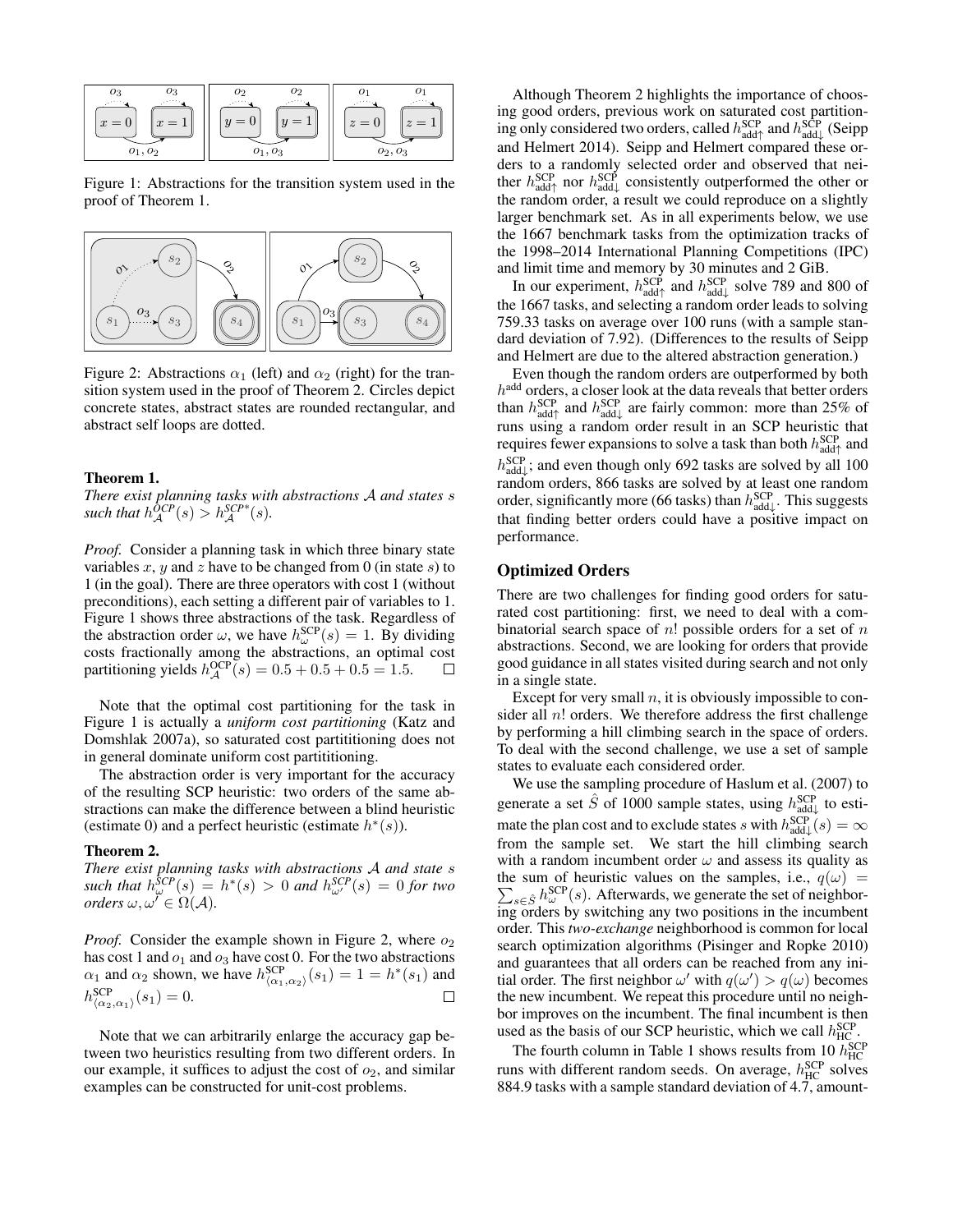| Coverage          | $h_{\text{rand1}}^{\text{SCP}}$ | $h_{\text{add}\uparrow}^{\text{SCP}}$ | $h^{\rm{SCP}}_{\rm{add}\downarrow}$ | SCP<br>$h^{\sim}_{\text{HC}}$ | $h_{\text{rand200}}^{\text{SCP}}$ | $h_{\rm div}^{\rm{SCP}}$ | $SEQ +$<br>$h_{LM-cut}$ |
|-------------------|---------------------------------|---------------------------------------|-------------------------------------|-------------------------------|-----------------------------------|--------------------------|-------------------------|
| airport (50)      | 23.4                            | 23                                    | 24                                  | 25.0                          | 25.0                              | 25.0                     | 29                      |
| barman (34)       | 4.0                             | $\overline{\mathbf{4}}$               | 4                                   | 4.0                           | 4.0                               | 4.0                      | $\overline{\mathbf{4}}$ |
| blocks $(35)$     | 18.7                            | 20                                    | 18                                  | 24.5                          | 23.6                              | 26.7                     | 29                      |
| childsnack (20)   | 0.0                             | $\bf{0}$                              | $\bf{0}$                            | 0.0                           | 0.0                               | 0.0                      | $\bf{0}$                |
| depot(22)         | 6.6                             | $\overline{7}$                        | 6                                   | 11.0                          | 11.0                              | 11.0                     | $\overline{7}$          |
| driverlog (20)    | 10.8                            | 14                                    | 10                                  | 13.9                          | 14.0                              | 14.0                     | 13                      |
| elevators (50)    | 33.6                            | 35                                    | 31                                  | 38.0                          | 44.0                              | 44.0                     | 35                      |
| floortile (40)    | 2.0                             | $\overline{2}$                        | $\overline{2}$                      | 2.0                           | 2.0                               | 2.0                      | 11                      |
| freecell (80)     | 35.8                            | 43                                    | 68                                  | 68.0                          | 64.7                              | 67.5                     | 31                      |
| ged(20)           | 15.0                            | 15                                    | 15                                  | 15.0                          | 15.0                              | 15.0                     | 13                      |
| grid(5)           | 2.3                             | 3                                     | 2                                   | 3.0                           | 3.0                               | 3.0                      | $\overline{c}$          |
| gripper $(20)$    | 7.0                             | 7                                     | 7                                   | 7.0                           | 7.0                               | 7.0                      | 6                       |
| hiking (20)       | 11.5                            | 11                                    | 12                                  | 12.7                          | 13.0                              | 13.0                     | 8                       |
| logistics $(63)$  | 26.6                            | 27                                    | 28                                  | 30.4                          | 38.8                              | 39.0                     | 26                      |
| miconic (150)     | 75.7                            | 70                                    | 70                                  | 98.3                          | 144.0                             | 144.0                    | 141                     |
| movie (30)        | 30.0                            | 30                                    | 30                                  | 30.0                          | 30.0                              | 30.0                     | 30                      |
| mprime (35)       | 25.2                            | 25                                    | 26                                  | 26.0                          | 26.0                              | 26.0                     | 22                      |
| mystery (30)      | 17.0                            | 17                                    | 17                                  | 17.0                          | 17.0                              | 17.0                     | 16                      |
| nomystery (20)    | 15.3                            | 14                                    | 14                                  | 19.9                          | 20.0                              | 20.0                     | 12                      |
| openstacks (100)  | 45.0                            | 47                                    | 45                                  | 45.0                          | 45.0                              | 45.0                     | 35                      |
| parcprinter (50)  | 22.4                            | 30                                    | 38                                  | 36.9                          | 35.6                              | 38.1                     | 49                      |
| parking (40)      | 0.2                             | $\boldsymbol{0}$                      | $\mathbf{0}$                        | 5.7                           | 6.3                               | 7.0                      | 5                       |
| pathways (30)     | 4.0                             | $\overline{4}$                        | $\overline{4}$                      | 4.0                           | 4.0                               | 4.0                      | 5                       |
| pegool(50)        | 45.0                            | 46                                    | 46                                  | 46.0                          | 46.0                              | 48.0                     | 46                      |
| pipes- $nt(50)$   | 17.3                            | 19                                    | 18                                  | 20.2                          | 22.0                              | 22.5                     | 14                      |
| pipes- $t(50)$    | 12.9                            | 14                                    | 14                                  | 14.0                          | 14.0                              | 15.9                     | 10                      |
| psr-small (50)    | 49.0                            | 49                                    | 49                                  | 49.0                          | 49.0                              | 49.0                     | 50                      |
| rovers (40)       | 7.0                             | 7                                     | 7                                   | 7.0                           | 7.0                               | 7.0                      | 7                       |
| satellite (36)    | 6.0                             | 6                                     | 6                                   | 6.0                           | 7.0                               | 7.0                      | 7                       |
| scanalyzer (50)   | 22.1                            | 23                                    | 21                                  | 23.0                          | 23.0                              | 23.0                     | 23                      |
| sokoban (50)      | 41.4                            | 43                                    | 41                                  | 43.2                          | 42.9                              | 44.0                     | 49                      |
| storage (30)      | 16.0                            | 16                                    | 16                                  | 16.0                          | 16.0                              | 16.0                     | 15                      |
| tetris $(17)$     | 7.0                             | 7                                     | 7                                   | 7.0                           | 7.0                               | 7.0                      | 11                      |
| tidybot (40)      | 22.0                            | $\overline{22}$                       | $\overline{22}$                     | 22.0                          | 22.0                              | 22.0                     | 10                      |
| tpp(30)           | 6.2                             | 6                                     | 6                                   | 7.0                           | 8.0                               | 8.0                      | 8                       |
| transport (70)    | 23.0                            | 23                                    | 23                                  | 23.0                          | 24.0                              | 24.0                     | 23                      |
| trucks (30)       | 9.6                             | 12                                    | 12                                  | 12.0                          | 12.0                              | 12.0                     | 10                      |
| visitall (40)     | 12.1                            | 13                                    | 12                                  | 13.0                          | 14.0                              | 14.0                     | 34                      |
| woodwork (50)     | 18.7                            | 23                                    | 17                                  | 27.2                          | 27.1                              | 32.0                     | 37                      |
| zenotravel (20)   | 12.0                            | 12                                    | 12                                  | 12.0                          | 13.0                              | 13.0                     | 12                      |
| <b>Sum</b> (1667) | 759.3                           | 789                                   | 800                                 | 884.9                         | 947.0                             | 966.7                    | 895                     |
| Stddev.           | 7.92                            |                                       |                                     | 4.7                           | 1.7                               | 0.82                     |                         |

Table 1: Number of solved tasks. Results for randomized configurations are averaged over 10 runs.

ing to 95.9 and 84.9 more tasks than  $h_{\text{add}\uparrow}^{\text{SCP}}$  and  $h_{\text{add}\downarrow}^{\text{SCP}}$ . This is a huge improvement in the optimal classical planning setting, where task difficulty tends to scale exponentially.

Furthermore, almost all tasks solved by  $h_{\text{add}\uparrow}^{\text{SCP}}, h_{\text{add}\downarrow}^{\text{SCP}}$ or any of the 100 random orders are also solved by at least one  $h_{\text{HC}}^{\text{SCP}}$  run, with only 3 counterexamples. These results show that our optimization procedure is able to reliably find highquality orders.

# Multiple Orders

So far, we have focused on finding a single order that provides good guidance for all states encountered during search. However, such an order does not always exist.



Figure 3: Concrete transition system  $\mathcal T$  (above) with abstractions  $\alpha_1$  (bottom left) and  $\alpha_2$  (bottom right) used in the proof of Theorem 3. Circles depict concrete states, abstract states are rounded rectangular, and abstract self loops are dotted.

| Orders                                                   |  |  | 1 2 5 10 100 200 500 1000 |  |
|----------------------------------------------------------|--|--|---------------------------|--|
| Coverage 759.3 797.3 866.3 907.5 942.8 947.0 936.3 879.5 |  |  |                           |  |
| <b>Stddev.</b> 7.92 6.34 2.79 4.01 2.3 1.7 1.42 3.03     |  |  |                           |  |

Table 2: Number of solved tasks when maximizing over multiple orders. Results are averaged over 10 runs.

#### Theorem 3.

*There exist planning tasks with abstractions* A *and states*  $s, s'$  such that  $h_{\omega}^{SCP}(\sigma) > 0$ ,  $h_{\omega'}^{SCP}(s') > 0$ , and  $h_{\omega''}^{SCP}(s) =$  $h_{\omega'''}^{SCP}(s') = 0$  *for two orders*  $\omega$  *and*  $\omega'$  *and all orders*  $\omega'' \neq \omega$  $\omega''' \neq \omega'$  of A.

*Proof.* Consider the example task and corresponding abstractions  $\alpha_1$  and  $\alpha_2$  in Figure 3. All operators cost 1. We have  $h^{\text{SCP}}_{\langle\alpha_1,\alpha_2\rangle}(s_1) = 1, h^{\text{SCP}}_{\langle\alpha_2,\alpha_1\rangle}(s_1) = 0, h^{\text{SCP}}_{\langle\alpha_1,\alpha_2\rangle}(s_2) = 0,$ and  $h^{\text{SCP}}_{\langle\alpha_2,\alpha_1\rangle}(s_2)=1$ .

Theorem 3 can be generalized to an arbitrary number of states and abstractions. Unfortunately, this means that there are planning tasks where all orders lead to heuristics that degenerate to the blind heuristic on all but a few states, and hence there is no single order that gives good guidance across the board. Computing a good order in *every* evaluated state overcomes this dilemma, but the increased heuristic accuracy usually does not compensate for the additional computation time (e.g., Karpas, Katz, and Markovitch 2011; Seipp, Pommerening, and Helmert 2015).

Instead, we pursue an alternative with a good tradeoff between heuristic accuracy and computation time by generating heuristics for *multiple* orders and using the maximum over their estimates in each state. Table 2 shows the number of solved tasks when maximizing over a set of random orders  $\Omega$  for an increasing size of  $\Omega$ . With up to 200 random orders, the number of solved tasks increases steadily and reaches the maximum with a coverage of 947.0 on average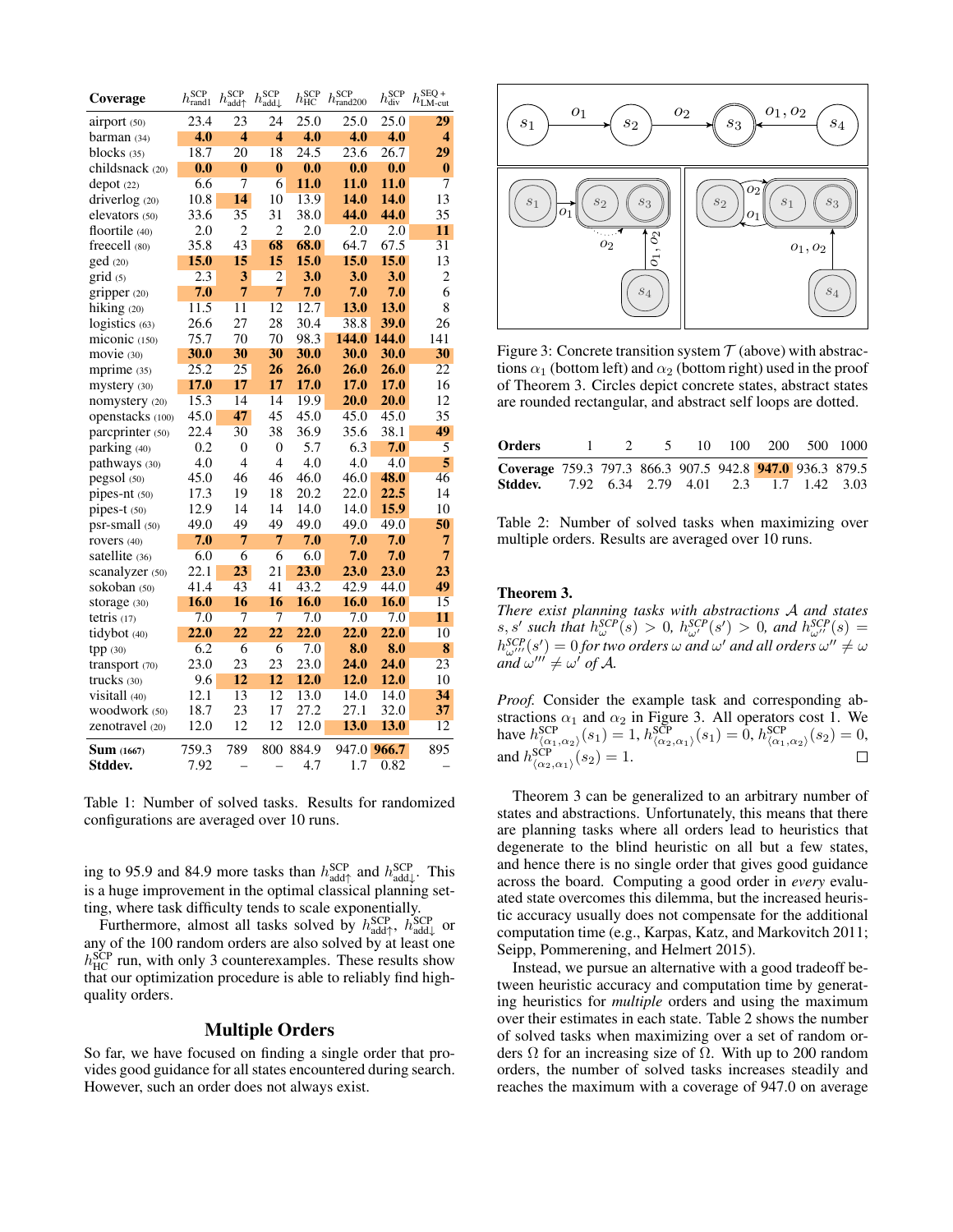– an improvement of 187.7 tasks compared to the configuration that uses only a single random order, of 147.0 compared to the best order of Seipp and Helmert (2014) and of 62.1 in comparison to  $h_{HC}^{SCP}$ .

Unfortunately, this approach does not turn out to be complementary to the hill-climbing optimization approach described in the previous section. Using multiple optimized orders instead of random ones did not increase performance on the evaluated benchmarks. A possible explanation is that most random orders are well-suited to guide an A<sup>\*</sup> search in at least some states and a sufficiently large set of random orders covers all (or at least sufficiently many) evaluated states in this way.

The same hypothesis could explain the fact that using more than 200 orders leads to fewer solved tasks: we know that adding an order to an existing set of orders can only increase the accuracy of the resulting heuristic. Since coverage decreases when using more than 200 random orders, the gain in accuracy from including additional orders must be outweighed by the increased computational and memory cost. Since these costs are modest, this suggests that the gain in accuracy becomes negligible after a certain point.

To test this hypothesis, we measure the number of individual orders that actually contribute to the overall heuristic. For this purpose, we keep track of the sets of orders that induce the highest heuristic estimates for each encountered state. We say that all orders in the *minimal hitting set*<sup>1</sup> of these sets are *useful* for the search, and all others are *useless*. The intuition behind this definition is that a search with a heuristic that discards all heuristics based on useless orders evaluates exactly the same states as a search with all heuristics.

As the computation of a minimum hitting set is NPcomplete (Karp 1972), we approximate it by using a greedy algorithm that treats the set of orders  $\Omega$  as a sequence  $\langle \omega_1, \ldots, \omega_n \rangle$  (any order suffices). Then an order  $\omega_i$  is *probably useful* for state  $s \in S$  if it is the first order in the sequence that maximizes the heuristic value, i.e.,  $h_{\omega_i}^{\text{SCP}}(s)$  >  $h_{\omega_j}^{\rm{SCP}}(s)$  for all  $j < i$ , and  $h_{\omega_i}^{\rm{SCP}}(s) \geq h_{\omega_j}^{\rm{SCP}}(s)$  for all  $j > i$ . We call all orders that are probably useful for at least one state encountered during search *probably useful*. The set of probably useful orders is a hitting set, but not necessarily a minimal one. It therefore serves as an upper bound on the number of orders that contribute to the search.

Figure 4 compares the percentage of probably useful orders for two different heuristics. For the moment, we are only interested in the  $h_{\text{rand200}}^{\text{SCP}}$  configuration on the *x*-axis, which shows the percentage of probably useful orders in  $\Omega$ with  $|\Omega| = 200$ . There are only a few planning tasks where more than 40% of the orders are probably useful, and many where less than 20% of the orders contribute to the search. If we take into account that these numbers are an upper bound on the real number of useful orders, we can confirm that it is rarely useful to add another random order to an already large set of orders.



Figure 4: Percentage of *probably useful* orders for 200 random orders ( $h_{\text{rand200}}^{\text{SCP}}$ ) and diverse orders ( $h_{\text{div}}^{\text{SCP}}$ ). We exclude tasks for which any of the two heuristics uses fewer than 1000 expansions. Results are averaged over 10 runs.

| Time                                                     | 0.1s |  |  | 1s 10s 100s 200s 500s 1000s 1200s |  |
|----------------------------------------------------------|------|--|--|-----------------------------------|--|
| Coverage 928.3 948.0 962.3 965.3 966.7 966.5 962.3 956.3 |      |  |  |                                   |  |
| <b>Stddev.</b> 2.79 2.05 0.95 1.34 0.82 0.97 0.95 1.25   |      |  |  |                                   |  |

Table 3: Number of solved tasks by  $h_{div}^{SCP}$  for different amounts of time for finding orders. Results are averaged over 10 runs.

## Diverse Orders

The analysis of probably useful orders not only explains why additional orders lead to a lower coverage once  $\Omega$  reaches a certain size, but it also shows that the convincing results of h SCP rand200 are obtained *despite* having a large number of useless orders in  $\Omega$ . Removing the useless orders from  $\Omega$  would result in faster heuristic evaluation without loss of information, and replacing them with useful orders would result in a more accurate heuristic.

Unfortunately, we can only decide whether an order is useful once the search has terminated. We therefore sample a set  $\ddot{S}$  of 1000 sample states and use it as a proxy for the real set of states that is encountered during the search.

We propose the following diversification algorithm for finding a set of useful orders  $\Omega$ : first, we initialize  $\Omega$  to be the empty set. Afterwards, until a given time limit  $T$ is reached, we iteratively generate a random order  $\omega$ , add it to  $\Omega$  if  $h_{\omega}^{\text{SCP}}(s) > \max_{\omega' \in \Omega} h_{\omega'}^{\text{SCP}}(s)$  for at least one state  $s \in \hat{S}$ , and discard it otherwise.

Table 3 shows the total number of tasks solved by the resulting heuristic  $h_{div}^{SCP}$  for various time limits T used for diversification. The algorithm solves more tasks with increasing T until it reaches its peak at  $T = 200$  seconds. At the peak,  $h_{div}^{SCP}$  has a total average coverage of 966.7 tasks, solves at least as many tasks as  $h_{\text{rand200}}^{\text{SCP}}$  in every domain and has a higher coverage than  $h_{\text{rand200}}^{\text{SCP}}$  in 10 domains. It furthermore outperforms all single-order SCP techniques signifi-

<sup>&</sup>lt;sup>1</sup>We can break ties arbitrarily, so for the sake of simplicity, we assume that there is exactly one minimal hitting set.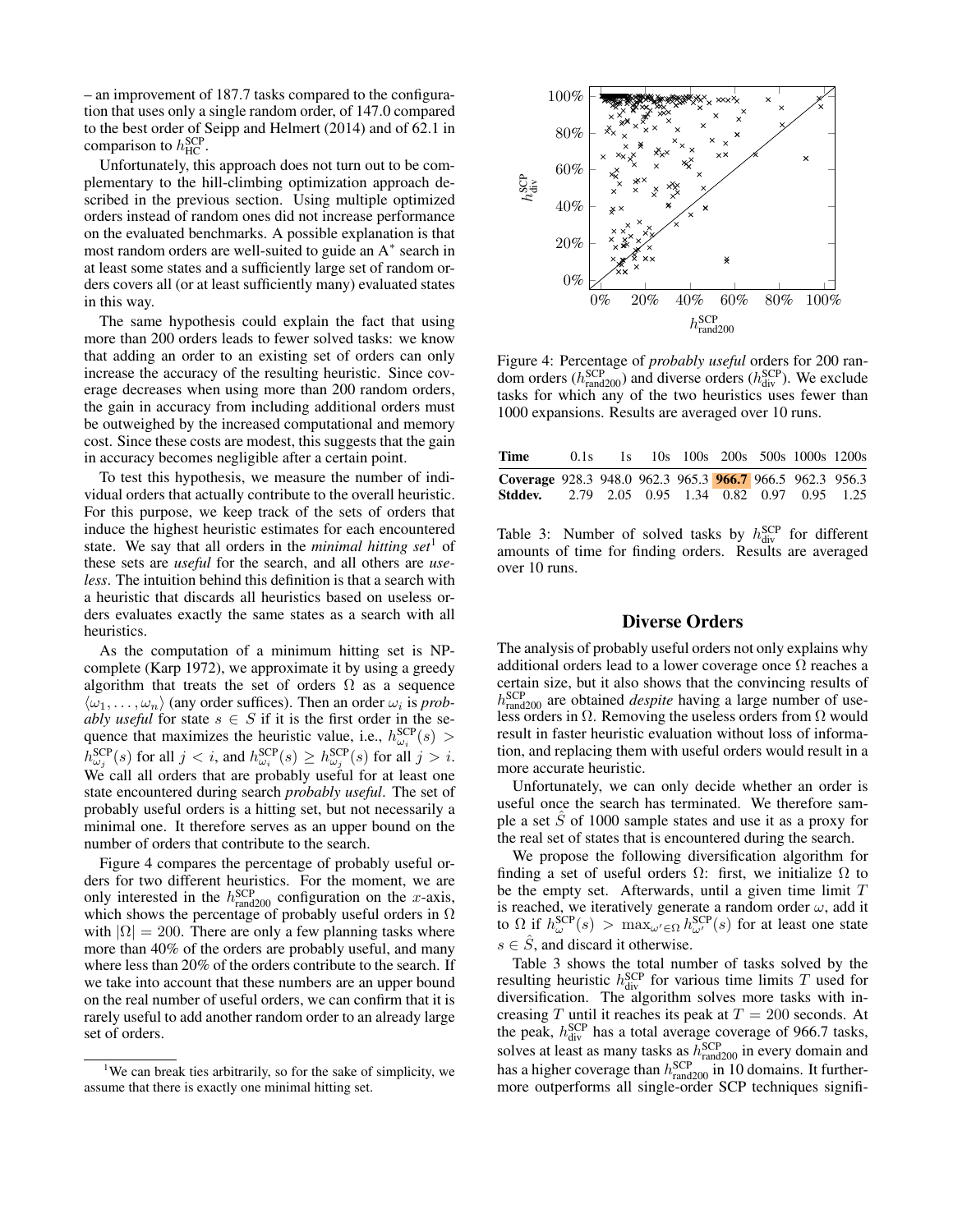

Figure 5: Number of expansions before the last  $f$  layer for  $h^{\text{OCP}}$  and  $h^{\text{SCP}}_{\text{div}}$ . Results for  $h^{\text{SCP}}_{\text{div}}$  are averaged over 10 runs.

cantly, and solves another 19.7 tasks on average compared to  $h_{\text{rand200}}^{\text{SCP}}$ .  $h_{\text{div}}^{\text{SCP}}$  therefore refers to the version with  $T = 200$ seconds below.

We believe that one of the reasons for the increase in coverage is that the selected orders are more diverse, and hence there are fewer relevant states where the heuristic guidance of  $h_{div}^{SCP}$  is poor. This is true even though the average size of  $\Omega$  is slightly lower for  $h_{div}^{SCP}$  (81.26 orders when using the time limit of 200 seconds, compared to 200 for  $h_{\text{rand200}}^{\text{SCP}}$ . On some tasks, only a single order is useful, and on some more than 1000 useful orders are detected during diversification. Even though the percentage of useful orders can be expected to be larger if  $\Omega$  is smaller, the difference does not make up for the vastly superior impression that can be seen in Figure 4: the percentage of probably useful orders of  $h_{div}^{SCP}$  is higher than for  $h_{\text{rand200}}^{\text{SCP}}$  in almost all tasks. Moreover, most of the data points show that more than 60% of the orders of  $h_{div}^{SCP}$  are probably useful, and there is even a significant amount of tasks where almost all orders of  $h_{div}^{SCP}$  improve the overall heuristic in at least one relevant state.

#### Comparison to Other Approaches

The preceding experiments have shown three significant improvements in quality for SCP-based heuristics: first, by optimizing the abstraction order; second, by considering multiple orders; and finally, by explicitly searching for diversity among orders. This naturally raises the question how close our best configuration approximates the heuristic quality of an optimal cost partitioning.

Figure 5 compares the number of expansions of  $h^{OCP}$  and  $h_{\text{div}}^{\text{SCP}}$ . For almost all commonly solved tasks,  $h_{\text{div}}^{\text{SCP}}$  is about as accurate as  $h^{OCP}$ . However, since  $h_{div}^{SCP}$  is much faster to evaluate than  $h^{\text{OCP}}$ ,  $h^{\text{SCP}}_{\text{div}}$  solves significantly more tasks in 30 minutes using at most 2 GiB (966.7 tasks) than  $h^{OCP}$ solves in 24 hours using at most 3.5 GiB (531 tasks).

We also compare our SCP heuristics to some state-of-theart admissible heuristics from the literature, namely the op-

|                                           |                                   | $h_{\text{div}}^{\text{SCP}}$ $h_{\text{LM-cut}}^{\text{SEQ}+}$ $h_{\text{}}^{\text{LM-cut}}$ $h_{\text{900s}}^{\text{IPDB}}$ $h_{\text{div}}^{\text{pot}}$ $h_{\text{M}}^{\text{M&S}}$ $h_{\text{}}^{\text{SEQ}}$ |    |                     |       |       |
|-------------------------------------------|-----------------------------------|--------------------------------------------------------------------------------------------------------------------------------------------------------------------------------------------------------------------|----|---------------------|-------|-------|
| Coverage                                  | 966.7                             | 895                                                                                                                                                                                                                |    | 882 814 804 743 734 |       |       |
| #Dom. $h_{div}^{SCP}$ better              | <b>Contract Contract Contract</b> | 23                                                                                                                                                                                                                 | 20 |                     | 18 24 | 25 27 |
| #Dom. $h_{\text{div}}^{\text{SCP}}$ worse | $\sim$ $\sim$                     | 10.                                                                                                                                                                                                                | 10 |                     | - 8 - | 6.    |

Table 4: Overall and per-domain comparison of  $h_{div}^{SCP}$  to the strongest Fast Downward heuristics.

erator counting heuristic with the state equation and LM-Cut constraints ( $h_{LM-cut}^{SEQ+}$ ) (Pommerening et al. 2014),  $h^{LM-cut}$ (Helmert and Domshlak 2009),  $h^{iPDB}$  (Haslum et al. 2007), the diverse potentials heuristic  $(h_{div}^{\text{pot}})$  (Seipp, Pommerening, and Helmert 2015), merge-and-shrink using bisimulation and the DFP merge strategy  $(h^{M\&S})$  (Helmert et al. 2014; Sievers, Wehrle, and Helmert 2014), and the state-equation heuristic ( $h^{\text{SEQ}}$ ) (Bonet 2013). The approach by Karpas, Katz, and Markovitch (2011), who describe the method that comes closest to ours, is inapplicable in our setting, as there are already 211 tasks solved by  $h_{div}^{SCP}$  for which computing even a single optimal cost partitioning takes more than 30 minutes.

Due to space reasons, Table 3 lists per-domain coverage results only for  $h_{LM-cut}^{SEQ+}$ , which has the highest total coverage among the mentioned heuristic from the literature. We summarize the results for the other heuristics in Table 4. The  $h_{\text{div}}^{\text{SCP}}$  heuristic significantly outperforms all other heuristics, solving 71.7 more tasks than the best of them  $(h_{LM-cut}^{SEQ})$ .

Beyond total coverage,  $h_{div}^{SCP}$  also outperforms the other heuristics in most individual domains. Table 4 shows that out of the 40 tested domains,  $h_{div}^{SCP}$  solves more tasks than  $h^{\text{LM-cut}}$  in 20 domains, while the opposite is true in only 10 domains.

This significant increase in solved tasks compared to other admissible heuristics raises the question how  $h_{div}^{SCP}$  compares to the winner of the IPC 2014 sequential optimization track, the symbolic search planner SymBA<sup>∗</sup> 2 (Torralba, Linares López, and Borrajo 2016). To allow for an unbiased comparison, we evaluate a version of  $h_{div}^{SCP}$  that uses  $h^2$  mutexes to prune irrelevant operators (Alcázar and Torralba 2015), a preprocessing technique that is an important ingredient of  $SymBA_2^*$  and can be combined with any planning algorithm. We compare it to a version of SymBA $_2^*$  that differs from the IPC version only in some bug-fixes. Both planners perform equally in a per-domain comparison, with each having an edge over the other in 17 domains. In terms of total coverage, our  $h_{div}^{SCP}$ -based planner has a very slight edge, solving 1017.4 tasks compared to 1008 for  $\text{SymBA}_2^*$ .

# Conclusion

We showed both theoretically and in experiments that the order in which saturated cost partitioning considers a set of abstractions greatly influences the quality of the resulting heuristic.

Orders optimized by a hill-climbing search result in significantly more accurate heuristics than those obtained with previously proposed orders. Maximizing over heuristics